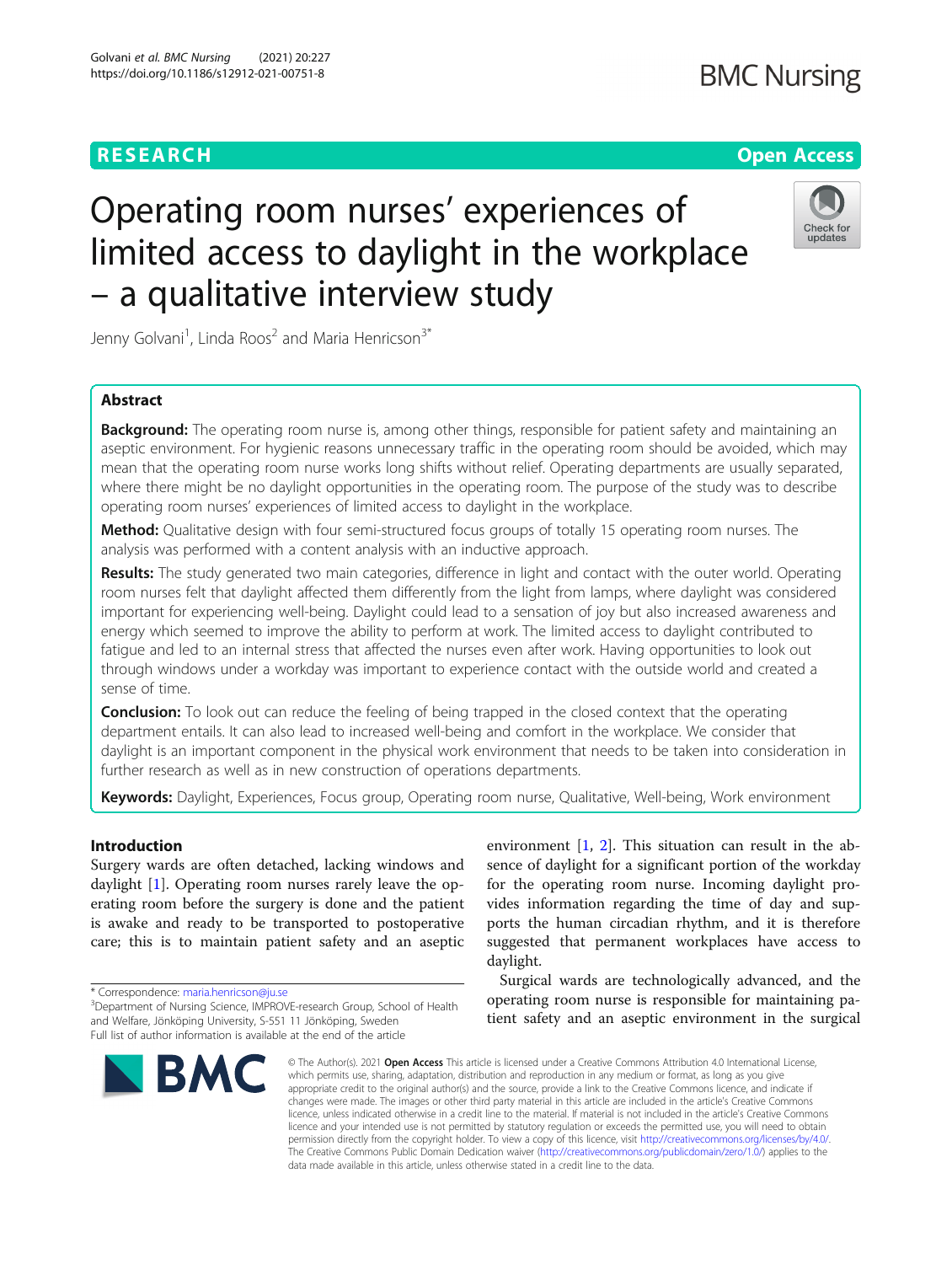field [\[3\]](#page-7-0). Working in shifts with long working hours are part of the operating room nurses work environment [\[4](#page-7-0)] with a 30 min lunch break and two shorter breaks for coffee during a dayshift [[1](#page-7-0)]. These breaks are rarely used as they pose a risk to an aseptic environment where the number of people in an operating room going in and out should be kept at a minimum. A disease can spread through the air or through direct contact which forces the routines of the surgical environment to minimize traffic [[2\]](#page-7-0). The surgical outcome is influenced by the physical and psychological environment as well as organisational components in the workplace.

People working indoors are usually exposed illuminance levels of 200–500 lx in a combination of natural and electrical light [[5](#page-7-0)]. The recommended light levels for the surgical environment are 1000 lx as general lighting and  $10,000-100,000$  lx over the surgical field  $[6]$  $[6]$ . Artificial light has previously been shown to contribute to fatigue and headache, and electrical light can decrease sight [[5\]](#page-7-0). Both artificial light and daylight can cause visual discomfort, either directly via the light sources or indirectly via reflections in the surrounding environment [[5,](#page-7-0) [7](#page-7-0)]. To decrease glare and the subsequent decrease in work efficiency, the visual environment of the surgical environment needs to meet visual and ergonomic standards [\[6](#page-7-0)].

Lack of exposure to daylight is a known factor for hormonal imbalance such as vitamin D deficiency [\[8](#page-7-0)]. The human circadian rhythm (response to light and dark) regulates sleep, food intake, hormonal levels, blood pres-sure and body temperature [\[8](#page-7-0)]. Lack of light or light exposure at the wrong time of the day has proven to result in disturbances of circadian rhythm [\[9](#page-7-0), [10\]](#page-7-0). Additional effects beyond vision include mood changes as well as cognitive dysfunction or depression [[10\]](#page-7-0). According to Mead [[11\]](#page-7-0) the production of serotonin is affected by exposure of daylight and is converted to melatonin at night. Melatonin creates sleepiness and the production is controlled by exposure of light and dark. Working indoors with a limited exposure to daylight disturbs the production of melatonin. Low levels of serotonin results in a later production of the nightly melatonin [\[11](#page-7-0), [12](#page-7-0)]. Symptoms such as decreased activity, increased need of sleep, weight gain and increased appetite are experienced [[12,](#page-7-0) [13\]](#page-7-0).

In a literary review, Aries et al. [\[7\]](#page-7-0) showed that people with the ability to work close to a window indoors appreciated their work to a higher extent. The natural light changes during the day, and even the changes in weather showed to affect the mood and health of the individual. Lack of ventilation and lighting affects a person, as they feel more tired, resulting in an experience of difficulty to perform at their workplace [\[14](#page-7-0)]. Health care workers desire access to daylight in order to prevent fatigue during

the workday [[15](#page-7-0)]. Fatigue in nurses increases the risk for mistakes as well as an inability to discover changes in the health status of a patient. Fatigue could also result in a decreased perception of one's own health and wellbeing at work, as well as difficulties maintaining their social interactions [\[16](#page-7-0)]. Existing research on the effects of daylight on the wellbeing on health care workers is scarce [\[7](#page-7-0), [17](#page-7-0)]. Low exposure to daylight on surgical and/ or intensive care wards have been associated with stress and decreased contentment at work [[18](#page-7-0)] and have the opposite effect at exposure to daylight [[19\]](#page-7-0). Certain surgical wards have less access to daylight compared to other wards in the hospital. The surgical context is therefore a suitable setting in which to study the operating room nurses' experience of wellbeing when exposure to daylight is limited [\[19](#page-7-0)].

The surgical context is complex, including many factors affecting staff as well as patients. In order to minimize traffic in and out of an operating room the operating room nurse may have to remain in the room for extended periods of time without the option of leaving. Absence of daylight has proven to affect a person's performance negatively. Lack of daylight can also affect the circadian rhythm resulting in cognitive effects. To be able to manage a good health care system it is necessary to ensure that the environment in which the staff works contributes to wellbeing and health.

#### Method

#### Aim

The aim of the study was to describe operating room nurses' experiences of limited access to daylight in the workplace.

#### Design

A qualitative explorative design with focus group interviews was used to obtain a detailed understanding how nurses experience their working environments with limited access to daylight [\[20](#page-7-0)]. This study complied with the consolidated criteria for reporting qualitative research (COREQ) checklist.

#### Setting and participants

Using an availability approach [\[20\]](#page-7-0), a surgical ward at a county hospital in the south of Sweden was selected. The head of the department was contacted in order to obtain permission to execute the study. The surgical ward at the hospital is located at the underground level, where "light courts" allow light to reach certain parts of the workplace. Windows are present in staff areas as well as a few corridors, whereas no windows are found in any of the operating rooms. The break room and the corridor outside the bathrooms had the most access to windows. The informants were chosen by the operating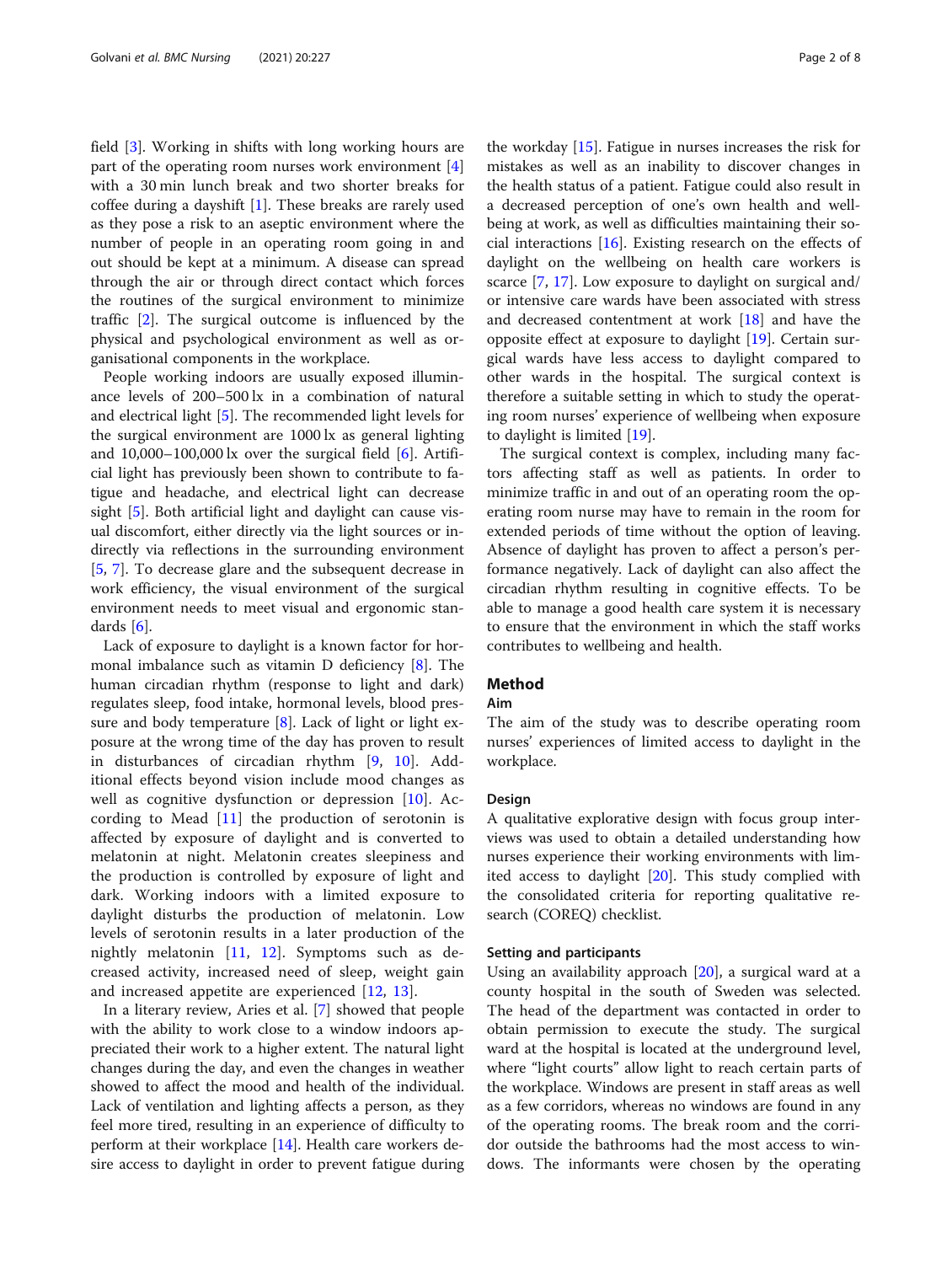<span id="page-2-0"></span>coordinator according to access to staff. The inclusion criteria for the study were: Operating room nurses working more than 50% clinically at the surgical ward. The unit manager sent an email to all  $(n = 30)$ , one male and 29 female) operating room nurses at the ward. A total of 15 nurses was included in the study. All included operating room nurses were working both day and night shifts different specialized fields within elective surgery. Four focus groups interviews were carried out with 3–4 female participants per group, of which one participant declined. The informants were female, 27–63 years (mean 44,5 years), with a working experience between 1 and 40 years (mean 14,5).

#### Data collection

To reach the aim of the study, focus group interviews with semi-structured questions was used  $[21]$  $[21]$  $[21]$ . The questions were arranged from general to specific and completed with follow up questions (see Table 1) [\[20](#page-7-0)]. To maintain the result's credibility, a test interview was performed where the questions were tested  $[21]$  $[21]$ , and one question was rephrased. The test interview was not included in the study.

The interviews were performed in February 2020, in a room chosen by the head of the unit, in close access to the surgical ward. During the focus group interviews, the first and second author took turns on moderating and observing the interview. The moderator asked the questions and made sure every participant was given a chance to speak and decided when it was time to move on to the next question. The observer was located at a chair next to the table with the informants and in addition to the recording, she kept notes during the interviews. The interviews were recorded and lasted between 30 and 60 min per group. The interviews were transcribed, including notes regarding facial expressions, body language, sighs, and tone of voice in order to facilitate the interpretation of the result.

#### Data analysis

Qualitative content analysis was used to analyse the interviews [[22\]](#page-7-0). In the organizing phase the text was read and reread multiple times and meaning units correlating to the aim were chosen. The first and second author performed the analysis with the support of the last author. A reflection on the overall content was performed, where the aim was at the centre during the entirety of the analysis process. The meaning units  $(n =$ 212) were coded, and subcategories were retrieved by putting all of the codes in a document (see an example in Table [2](#page-3-0)). The different codes were assigned different colours depending on the focus. Codes with similar colour/content were grouped into preliminary categories. By moving back and forth between the meaning units, codes and preliminary categories, the authors identified the subcategories and links between them based on their similarities and differences. The six subcategories were abstracted into two generic categories.

#### Results

The result was presented using two generic categories and six subcategories. The generic category Difference in light consisted of the following subcategories: sensation of light, having access to daylight, and working in darkness. The generic category Contact with the outer world contained: Access to the surrounding world, , the sensation of seclusion, and the ability to choose.

#### Difference in light

The sensation of light varies and affects the operating room nurses´ perceived health. The operating rooms did not have access to windows and daylight, thereby providing a limited experience in working in daylight. Daylight is not the only factor influencing the operating room nurse during surgery; available lighting in the operating room is another factor.

#### Sensation of light

Operating room nurses experienced a difference in light and daylight. Daylight provided a different feeling, which the electric light from the operating lamps could not replace. The positive feeling that accesses to light provided was difficult to explain, it was simply present. They also experienced a great difference in the light indoors compared to outdoors. During outdoor activities they had the combination of fresh air and daylight in greater amounts and perceived the ability to go outside to provide relief.

Daylight openings provided a deeper meaning in and of itself; they could look outside and become aware of

| Table 1 Interview quide |                                                                                                                                                                   |
|-------------------------|-------------------------------------------------------------------------------------------------------------------------------------------------------------------|
| Theme 1                 | - What does light and daylight mean to you?                                                                                                                       |
| Theme 2                 | - What is your experience of the environment in the operating theatre and the lack of daylight                                                                    |
| Theme 3                 | - What is your experience of the environment in the operating theatre and the access to daylight?                                                                 |
| Theme 4                 | - What is your experience regarding limited access to daylight during a workday? How does it affect you?<br>- What do you do to access daylight during a workday? |
| Theme 5                 | - What changes would you want to see in the operating theatre that would improve the working environment?                                                         |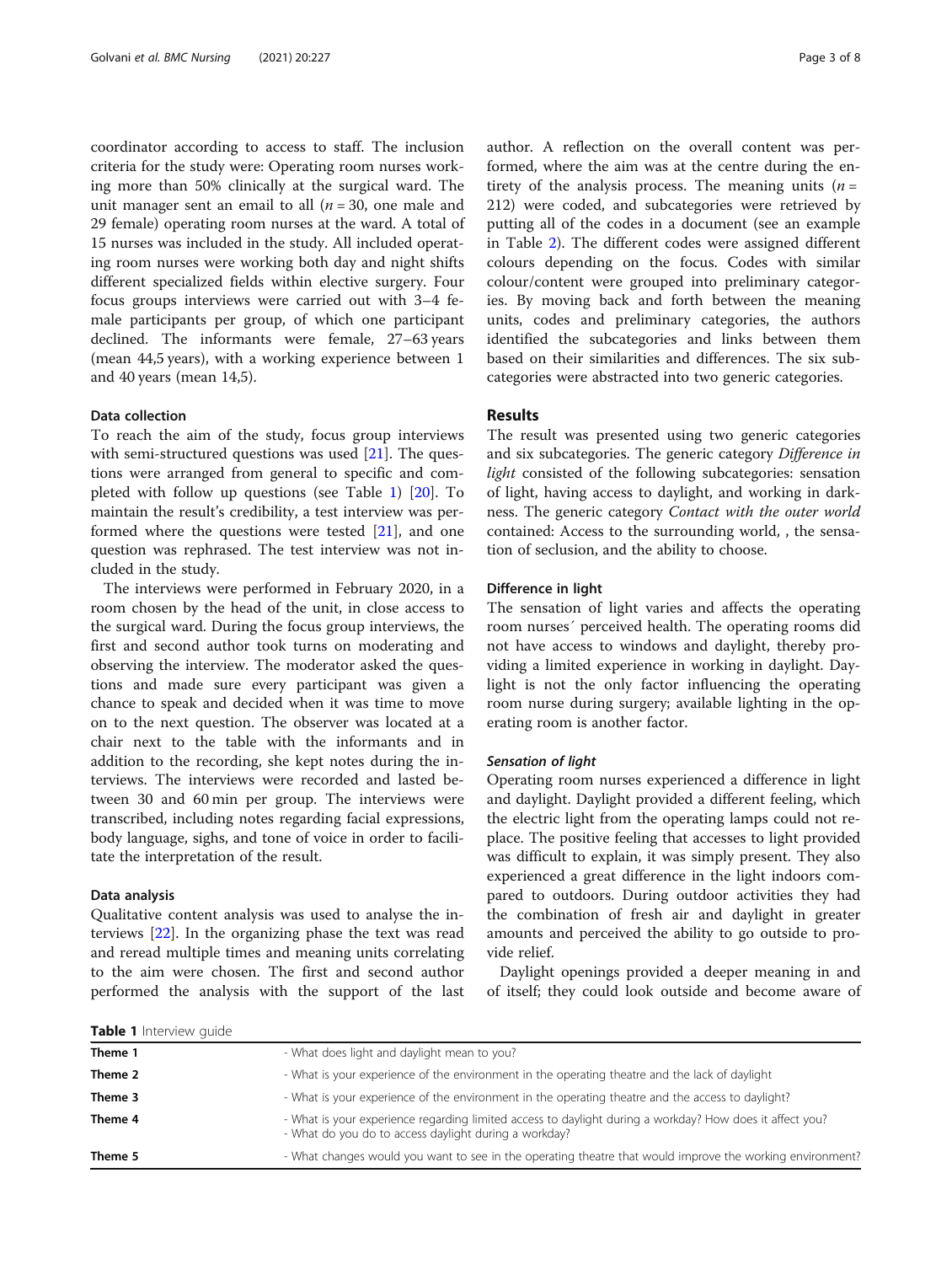<span id="page-3-0"></span>

| Table 2 The process of the analysis |  |  |  |  |  |  |
|-------------------------------------|--|--|--|--|--|--|
|-------------------------------------|--|--|--|--|--|--|

| <b>Meaning units</b>                                                                                                  | Open coding                                       | Code                                         | <b>Subcategories</b>                  | Generic<br>categories           |
|-----------------------------------------------------------------------------------------------------------------------|---------------------------------------------------|----------------------------------------------|---------------------------------------|---------------------------------|
| I am sitting, staring outside  that's probably all the light we'll<br>get during our lunch hour                       | Try to access the<br>daylight that you can<br>get | Daylight perceived to<br>do good, physically | Having access to<br>daylight          | Difference in<br>light          |
| During lunch hour  the fact that you can look outside and<br>see the daylight. I think it has a physical affect on me | Try to access the<br>daylight that you can<br>get |                                              | Having access to<br>daylight          | Difference in<br>light          |
| but it was hard at first, to not be able to see the light or<br>get any daylight on your skin                         | Very difficult to have<br>limited access to light | Want to be able to<br>look outside           | Access to the<br>surrounding<br>world | Contact with<br>the outer world |

their surroundings. Windows provided opportunities to look outside and have a different sense of time. The perception of time was lost during their time spent in the operating room, making the windows outside of the operating room seem even more important. As the nurses performed specific procedures in darkness the sensation of lack of perception of time or season was increased, it did not matter if this occurred during night or day.

"This season [winter] is hard in that way, the fact that it's so dark. That you don't get the sunlight. Real light in a way" Focus group 3.

#### Having access to daylight

Having access to daylight was considered important and something the nurses needed in order to experience wellbeing. Daylight affected their mood; it could lead to positive feelings such as a sensation of joy, but also increased awareness and energy. The operating room nurses experienced an increase in their wellbeing from spending time in daylight; life felt easier, and the lack of daylight provoked negative feelings.

"I thought it was terribly difficult. God, am I supposed to work like this forever? It was really hard. I was frustrated and irritated and so on. It really had a negative effect on me. After a while you do get used to it" Focus Group 2

Not having access to daylight during workdays contributed to fatigue. Daylight was seen as a contributing factor to health; not having access to daylight in the working environment, year in and year out, was considered to lead to psychological and physical effects. Increased periods of daylight, e.g., during spring or summer time, resulted in a decreased amount of sick leaves and could counteract mental effects such as depression as well as lead to increased energy.

The sunlight reached one of the staff areas creating an uncomfortable heat, to which the blinds were used. This caused frustration with the operating room nurses as it prevented them from looking outside. Lack of daylight lead to an inner stress and feeling bad for not having taken advantage of the daylight. The lack of daylight in the workplace created stress in the free time, as it resulted in "chasing of the light" as soon as they had a day off.

" … daylight is something necessary of which I have too little of and it's almost as if when you're having a day off you have to be mindful of it, almost chasing it … // … I feel that something I need is missing, and become stressed out to get it (during my day off) since we don't get it during the week" Focus Group 3

The operating room nurses perceived daylight as something necessary for their mental wellbeing as it provided a good sensation. It was even seen to improve the ability to perform, that they had the energy to improve their performance if they had access to daylight. The operating room nurse perceived that they became more sensitive as the years went by and that their eyes strained harder from working in darkness, and that coming out to the light gave a greater importance than previously held. It did, however, also affect the younger participants who had similar experiences. Artificial light could have positive effects as it would lead to increased alertness during on-calls at night.

#### Working in darkness

Light was shown to have a great significance in the operating rooms. In addition to the lack of daylight, the operating room nurses performed certain procedures in darkness. The advancement of surgical techniques has resulted in more procedures performed where everything is seen on screens. This requires darkness in the operating room to enhance visual sight, often during long periods of time. To work in darkness was perceived as stressful on the body and demanded mental preparedness before the surgery started.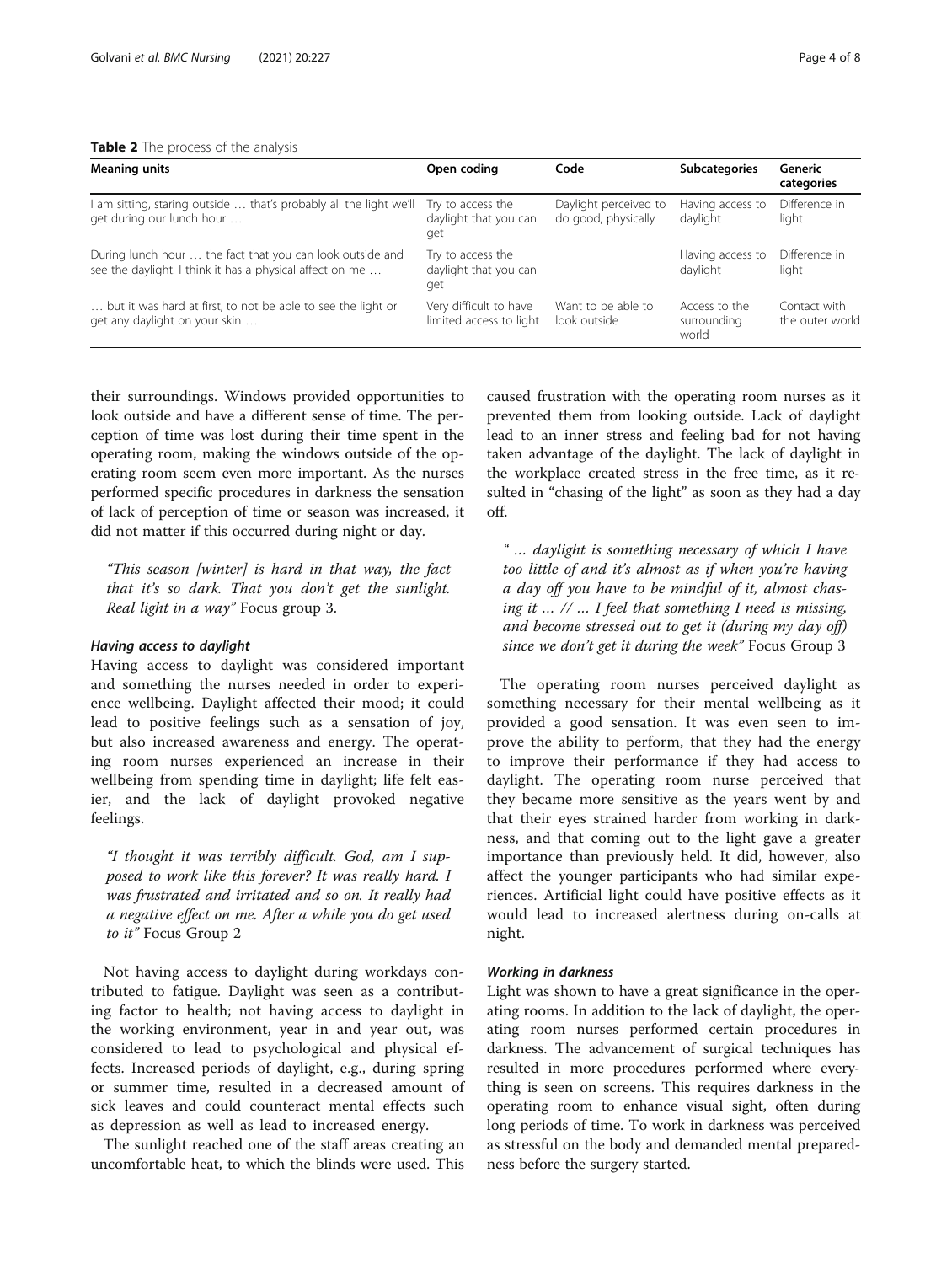" … you sort of brace yourself. This is what it is, alright let's do this, this is the way it is now, we're gonna have to stand in this darkness, it's a matter of staying awake ... " Focus Group 1

The physical strains that emerged affected, among other things, eyesight where the eyes struggled to focus, which resulted in headaches. Some described the experience as going into hibernation, which contributed to the feeling of decreased ability to perform, despite the fact that the procedure demanded a lot of focus. The feeling was enhanced during periods where the operating room nurse had a more passive role. They perceived it easier to work in light because working in darkness affected their ability to concentrate and this caused feelings of not feeling well. The frequency of working in darkness also affected the experience.

#### Contact with the outer world

It was difficult to access the daylight situation during the workday, which resulted in a feeling of being locked in. The ability to look out a window at the workplace relieved this feeling. They thrived when they had the ability to choose.

#### Access to the surrounding world

The experience of the operating room nurses was that light and the ability to look outside during a workday was important. It provided a sense of freedom and was seen as having a positive effect on one's wellbeing and giving access to the surrounding world. The placement of windows and what was located outside the window was considered important to how the operating room nurse experienced the situation.

"even if we have windows on the entire wall of the break room, it's still dark in there. So even if the sun is shining, it's hard to see since you can't really see the sky, the sun doesn't reach us, it doesn't really get to us down here". Focus Group 3

The ability to see the sky was important and diminished the need of going outside during the day. Being able to see the weather outside, whether the sun was shining could even offer social aspects as it became the conversational topic of the day. If the operating room nurse were able to partake in the report of weather, it leads to a sensation of missing part of the day as they conversed with family members or others. The weather outside also affects the wellbeing of the person. Seeing the sun through a window result in the mood of the coworkers improving. Being able to look outside and see the weather, season, and time of day contributed to a feeling of contact with the outer world and decreased the feeling of being locked in.

#### The sensation of seclusion

Having access to windows seemed to be a part of the structure of a room, according to the nurses. A room with four walls and a few doors but no windows provided a feeling of "being in a bunker". There were socalled light courts located at the workplace, however, the ability to access those meant a process for the staff in that they had to change clothes before and after going outside. This lead to them staying indoors. The dressing rooms were located in the basement, making it more difficult, and taking more time. The light courts were described as:

"... you can't see the sky anyways ...  $\ell$  ... but you see a relatively closed room with daylight" Focus Group 4

The lack of windows was perceived as depressing. Although the sensation of getting used to the environment was also described, that they forgot the light when they could not see it. The nurses had previously had access to windows in one of the operating rooms, that was removed due to lack of space and was covered up. This provoked negative feelings as they primarily worked in that operating room during the weekends.

" … it was like a dream, being able to look outside. We did surgery in that operating room all the time during the weekends. I mean, just being able to see "oh" (happy vocalisation) the sun breaks through the clouds and even if it was for just two seconds, that was sort of enough". Focus Group 1

While the operating room still had the window, it was also portrayed with pride; if visitors came or future colleagues visited, that operating room was always displayed.

#### The ability to choose

The break room and the corridor outside the bathrooms had the most access to windows. The operating room nurses could choose whether to sit by a window and look out or sit the opposite way in the break rooms. Seeking access to daylight was deemed necessary as it was the only contact with the "outer world" they had during the day.

"Then you'd like to place yourself by a window and look out and say: "So, this is what the weather is like today, or what we get today". Focus Group 1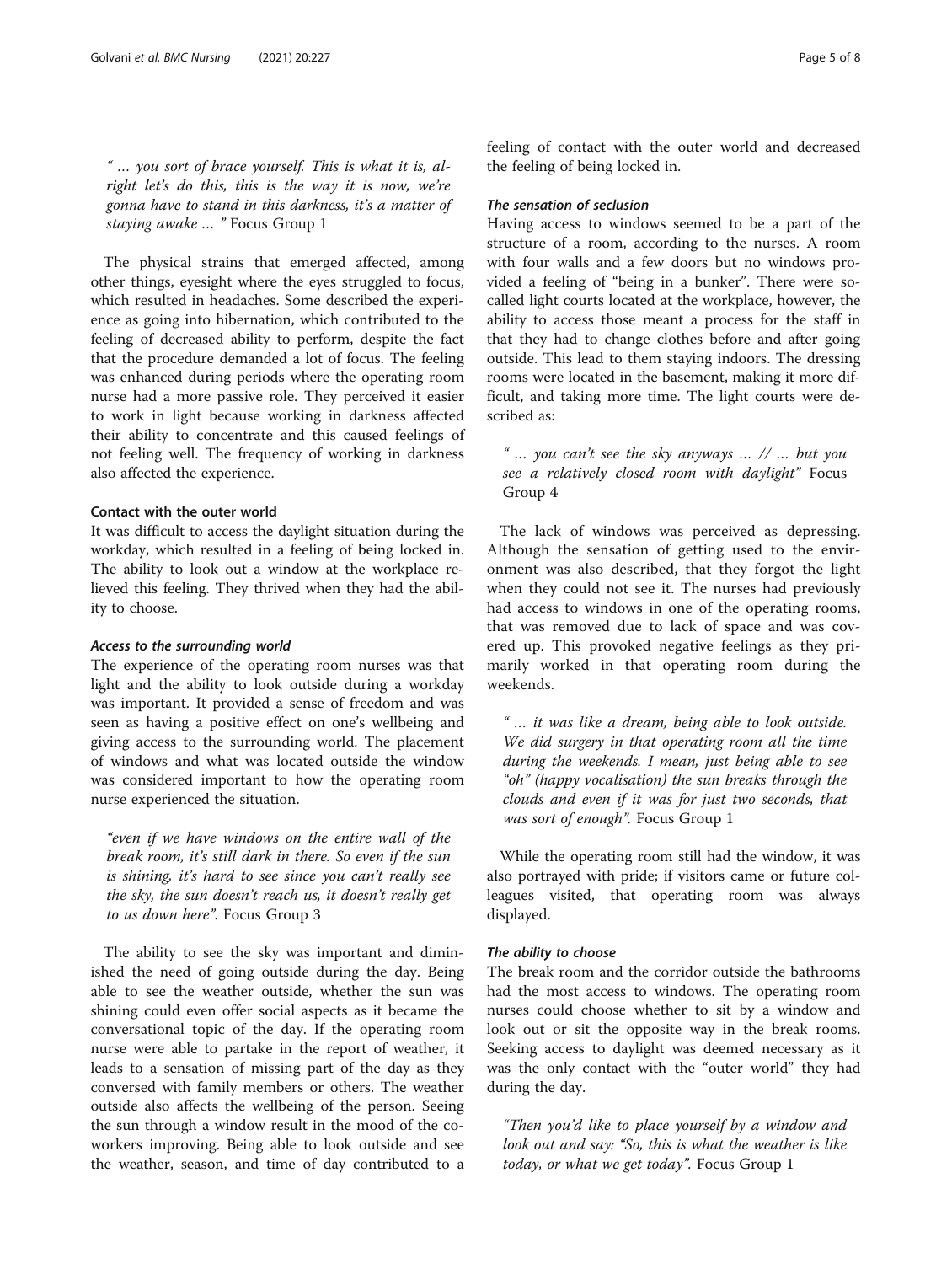The operating room nurses expressed the longing to go outside as it would provide more energy. They wished that specific changes could be made, like, among others, the ability to have a longer lunch break with the possibility of going outside to enjoy the daylight. Primarily during the winter months, as few opportunities to experience daylight existed after workhours. Even if there was a desire to get access to daylight, other important factors affecting wellbeing as well. The choice to not go out could be dictated by the need to rest and also by social aspects as the lunch provided the only opportunity to talk to their colleagues. However, the longing for daylight and the fresh air weigh heavier.

"I was stressed in the beginning as I started this. But then I was like "no, I need to go outside, I can't stand being inside … but I'd rather go outside and move around and get some daylight than sit down. Even if I also wanted to have time to sit for a few minutes." Focus Group 2

There was a desire to have more windows at the workplace, but the operating room nurses believed it to be difficult as the windows would be placed toward another building that would not allow them to see outside. Ceiling lights mimicking daylight were deemed to give better effect, while experiences from previous jobs included that those kinds of lights did not have the desired result. Other suggestions included improving the working environment with roofs over light gardens so that operating room nurses could sit there and see the daylight without a process of changing clothes.

#### **Discussion**

The main findings in this study were that the operating room nurses experienced a sense of being locked in as a result of the difference in light and the lack of windows. Daylight in and of itself was deemed a positive factor for both physical and mental wellbeing in a different way compared to light fixtures. Working in darkness in the operating room was considered a negative influence on the wellbeing.

The results reveal that the need for daylight varies depending on the time of year. The operating room nurses experienced increased fatigue during wintertime when darkness is more pronounced. This can be correlated to the increased level of melatonin which can be seen during the winter and which exaggerates fatigue [\[11](#page-7-0)]. Working in the northern hemisphere with a limited amount of daylight has also proven to affect the mood of staff [[13,](#page-7-0) [23\]](#page-7-0), and is further increased by only working daytime, resulting in decreased hours of daylight [[23\]](#page-7-0).

It is of importance to have a good visual environment in order to experience wellbeing [[6\]](#page-7-0). The operating room nurse may need to work in darkness or dim light in addition to limited access to daylight, which is considered to have a negative impact on mood. The present study has shown that working in darkness or dim light increases feelings of fatigue in staff. This relates to the work by Küller et al. [\[13](#page-7-0)] who reports that staff working indoors experience a decrease in mood as the lighting was considered too dark.

Thirty minutes of exposure to natural light with high levels has demonstrated to give a positive effect on mood that can last up to an hour [[24\]](#page-7-0). In a study performed in a reception area, with access to windows and daylight, has showed to increase the frequency of laughter and social interactions compared to a windowless reception in the same ward [\[25](#page-7-0)]. This relates to this study results showing that operating room nurses experienced positive emotions, energy, and wellbeing as a result of daylight exposure. Being in an environment where one feels good can be seen as improving wellbeing. If a person experiences wellbeing in the workplace, this can improve performance. Daylight can be seen as a part of the physical environment, but according to Zadeh et al. [[25\]](#page-7-0) the workplace was improved when the sun could be seen through a window.

Access to a window with a view and the surroundings outside the window affected the operating room nurses experience of wellbeing and increased the sense of freedom, control and contact with the outer world. The surrounding environment of the workplace has proven to be an important factor [\[26](#page-7-0)] and is negatively affected by frosted glass, bushes, or buildings in close proximity. Access to a window and a viewpoint seemed to be the most important environmental factor when rebuilding a hospital [\[27](#page-7-0)]. It could be interpreted such that staff will adjust to their environment and not consider the meaning of daylight until they have been given access or lost previous access to daylight, which was also seen in the present study.

Working at a surgery ward in darkness or dim lighting appeared to increase fatigue and decrease the level of concentration for the operating room nurses. Whether this affected patient safety was not established in this study. However, Booker and Roseman [\[28\]](#page-7-0) showed that limited access to daylight decreased the ability to perform and deal with stress, especially during the darker months of the year, which was deemed to increase the risk of wrongly medicating the patient. Decreased ability to concentrate can be related to a lack of patient safety [[16\]](#page-7-0). As patient safety is an important question globally, this should result in interventions to improve the same. The care provided should be done in a, for the patient, as safe manner as possible, where unwarranted damage from care is avoided [\[29\]](#page-7-0).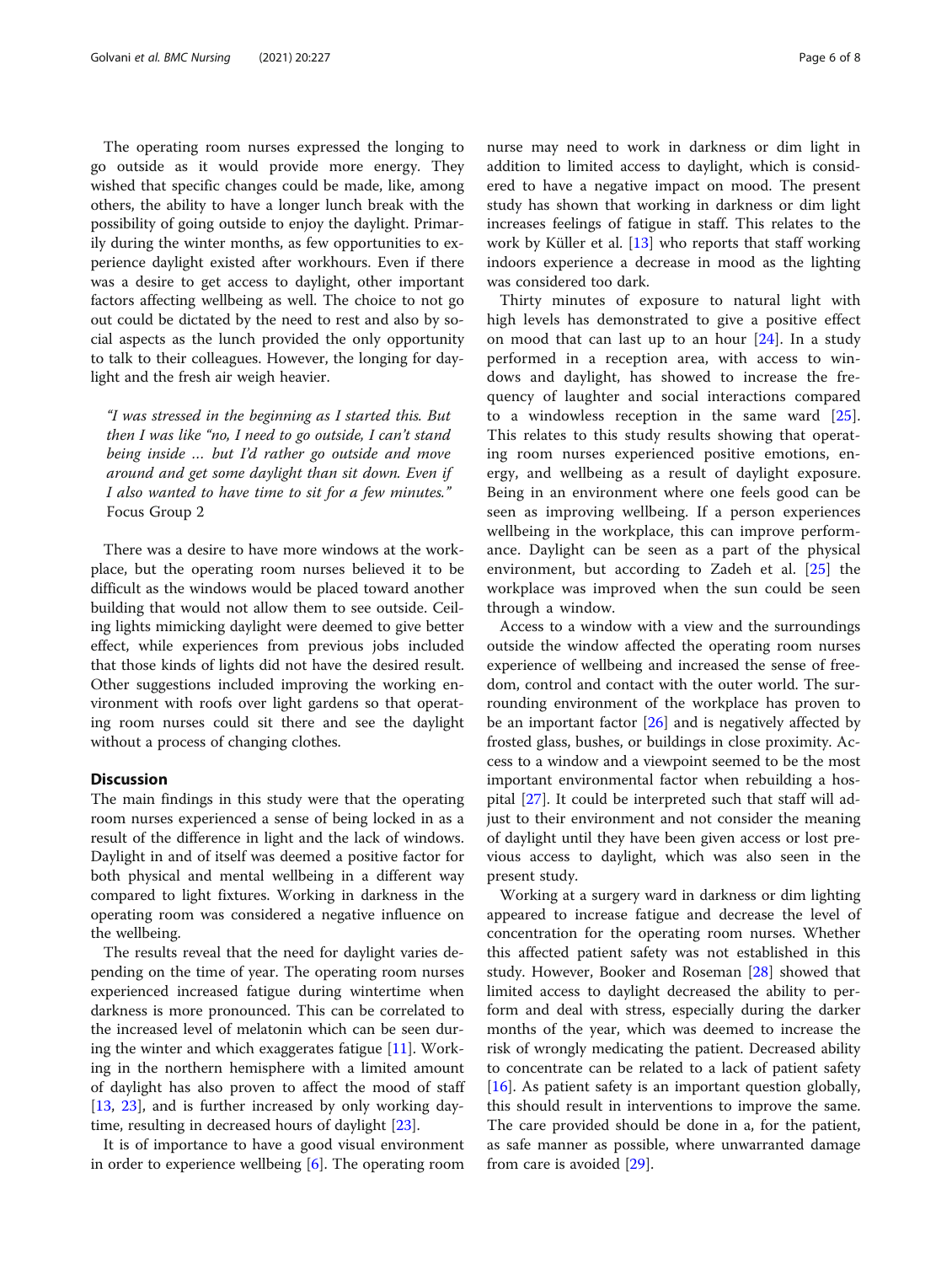The Swedish Work Environment Authority [\[30](#page-7-0)] advocated for the presence of windows in the workplace due to the positive relation between access to daylight and wellbeing and ability to perform. Daylight allows for an accommodation of the diurnal rhythm, where people become more energetic as well as lead to an increase in wellbeing. A good work environment is important to operating room nurses as it can decrease stress as well as increase the surgical outcome [[31](#page-7-0)].

#### Limitations of the study

By presenting the method and design as detailed as possible, the authors facilitate the reader to partake in the study and evaluate it's credibility [\[20](#page-7-0)]. Another strength of the study is that it includes a homogenous group, as participants are more prone to share their viewpoints if they have a similar background. The fact that the operating room nurses came from varied orientations within elective surgery, as well as that there were no exclusion criteria, provided an increased variation. This increases the credibility of the sample as well as the transferability of the results [\[32\]](#page-7-0). Using our own question-guide (Table [1\)](#page-2-0) could affect the credibility of the study [\[21\]](#page-7-0). A testinterview was conducted to test whether the questions were comprehensible. This increases the trustworthiness and credibility of the result. Recording the interviews assured the result as this could avoid the notes or memory of the writers would impact the result [\[20\]](#page-7-0), which increases the trustworthiness of the study. As the interviews were done in February when the staff of the surgical ward had limited access to daylight during the entire winter may have affected the trustworthiness of the study [[32](#page-7-0)].

#### Conclusion

This study shows that daylight is important for the wellbeing of the staff in the health care context. Daylight leads to energy and increased wellbeing. Since wellbeing facilitates reflection and complex thinking, it is not just the wellbeing of the staff that is affected, but also the safety of the patient. Absence of daylight created an inner stress in the operating room nurses, resulting in wrongly medicating the patient as well as affecting how the operating room nurse thrived in their profession. Modern surgery tends to be conducted more and more in darkness. This affects the physical as well as the mental wellbeing, resulting in increased fatigue, decreased ability to concentrate and also affecting eyesight. Lastly, the ability to look outside can decrease the feeling of being locked inside in the context of the surgery ward. Windows can directly correlate to increased wellbeing at the workplace. Increasing the wellbeing for this target group, which has a central role in every surgery performed, ought to be a prioritized issue.

#### Relevance for clinical practice

This study adds to the understanding of the operating room nurse's work environment and proves that daylight is a contributing factor that can affect the workplace's wellbeing. An awareness of how the work environment can be designed can enhance the wellbeing of the staff and increase their ability to perform. Making the health care organisation conscious about how the operating room environment affects operating room nurses can lead to positive effects for both staff and patients. A clinical implication for workplaces with limited access to daylight could partly be compensated by elongating the lunch break, allowing the staff more time to get outside. The staff should also participate with advice and wishes in the case of rebuilding a surgery ward.

#### Abbreviation

COREQ: Consolidated criteria for reporting qualitative research

#### Acknowledgements

Thanks to operating room nurse Matilda Ek for the translation and revision of the language of the manuscript. Thanks to Professor Myriam Aries for the review of the manuscript.

#### Authors' contributions

J.G, L.R and M.H have designed and carried out the study and wrote the manuscript. All authors have read and approved the final manuscript.

#### Funding

The study was financially supported by Futurum, the Academy for Health and Care, Region Jönköping County. Open Access funding provided by Jönköping University.

#### Availability of data and materials

The dataset generated and/or analysed during the current study is not publicly available, to preserve anonymity and integrity of the participants but is available on reasonable request via the corresponding author.

#### Declarations

#### Ethics approval and consent to participate

The study followed the ethical principles of the World Medical Association in regard to anonymity and integrity. Ethical consent was approved by the Ethical Advisory Board in Southeast Sweden, Linnaeus University (EPK dnr 611–2020). The letter of information was emailed to all participants, emphasising the interview being made on voluntary basis. The participant had the right to decline participation at any moment, without cause. Consent was signed by all participants before the interviews were conducted [\[33\]](#page-7-0). The participants were not dependent on the researchers in any way.

#### Consent for publication

Not applicable.

#### Competing interests

The authors declare no competing interests.

#### Author details

<sup>1</sup>Surgical Operation and Intensive Care Unit, Ryhov County Hospital, Box 1024, 551 11 Jönköping, Sweden. <sup>2</sup>Surgical Operation and Intensive Care Unit, Höglandssjukhuset, Västanåsgatan 9, 575 81 Eksjö, Sweden. <sup>3</sup>Department of Nursing Science, IMPROVE-research Group, School of Health and Welfare, Jönköping University, S-551 11 Jönköping, Sweden.